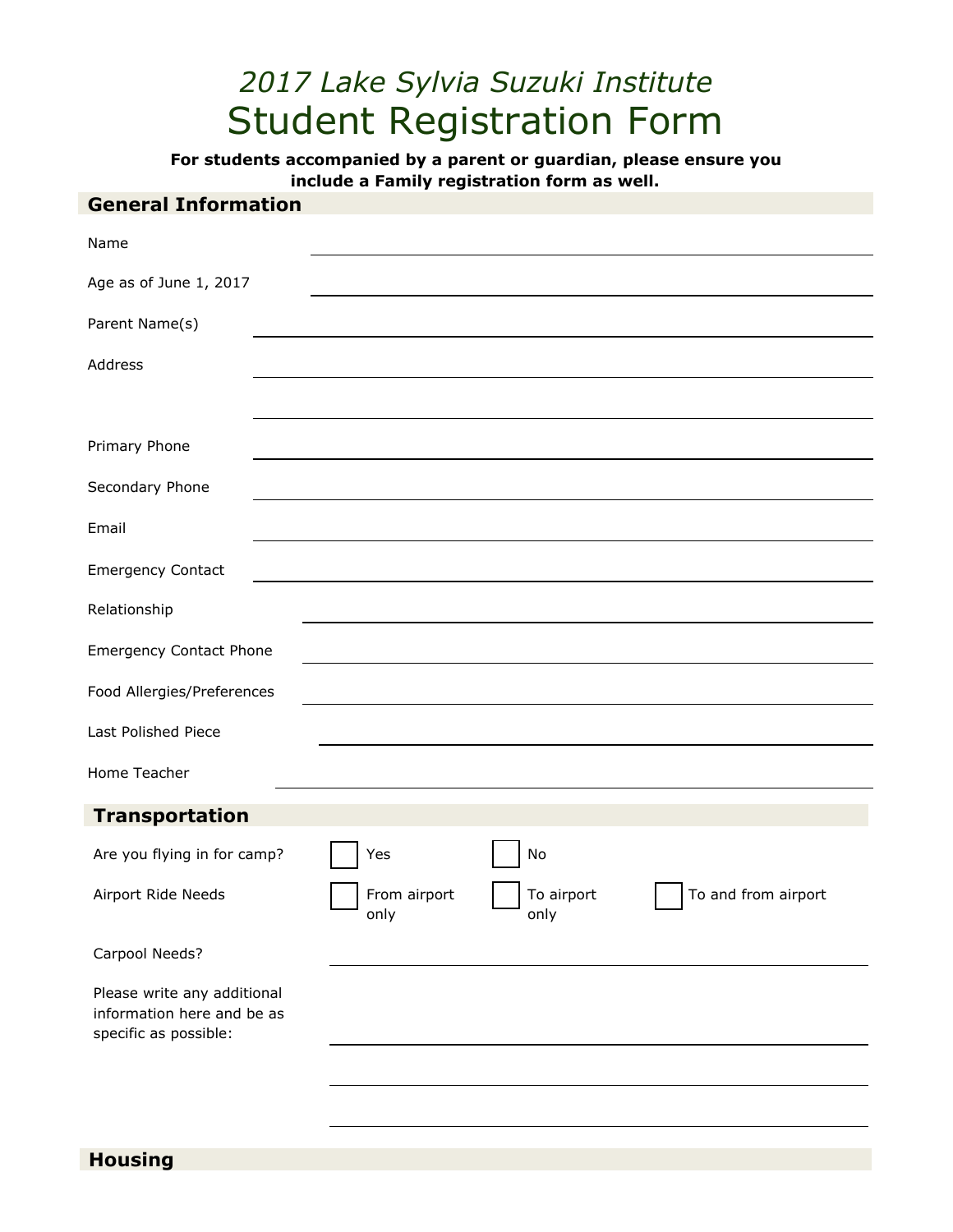## *Student Registration Form, cont.*

*Family or guests attending? You must also complete a Family registration form. Please bring your own linens and bedding. However if you are flying and this would be difficult, we have a very limited supply available on a first-come, first-served basis.*

*Camp registration is 9:00 am on Wednesday, June 14. Classes begin at 10:00. If you are traveling a large distance and need to arrive at camp on Tuesday afternoon or evening, please notify us and inquire about the fee for early arrival.*

| Would you like to borrow bedding, if available? |  |
|-------------------------------------------------|--|
| Please write any additional information here:   |  |
| Any other special needs we can accommodate?     |  |

#### **Fees**

*Please check all applicable boxes. Application deadline is April 1 st* **.** *All fees non-refundable after April 1. Make checks payable to: Lake Sylvia Suzuki Flute and Recorder Institute.*

| <b>Registration:</b>    | \$75 (Fee per family, non-refundable)       |  |
|-------------------------|---------------------------------------------|--|
| Tuition:                | \$370                                       |  |
| <b>Room and Board:</b>  | $$220 (Ages 7+)$                            |  |
|                         | \$90 (Ages 5-6)                             |  |
|                         | Free (Ages 0-4)                             |  |
| <b>Private Lessons:</b> | \$60/hr (30 or 60-minute lessons available) |  |
|                         | $\frac{1}{2}$ lessons x \$60<br>$=$         |  |
| <b>Total enclosed:</b>  |                                             |  |

*Customized shorter stays are available. Contact the registrar at lake.sylvia.flute.camp@gmail.com for adjusted fees*.

## **Liability and Media Release**

#### **The following Liability statement must be accepted by all adult participants and by the parent or guardian of participants under the age of 18.**

I understand that the Lake Sylvia Suzuki Flute Institute will use reasonable safety precautions, but cannot guarantee the safety of campers. On behalf of myself and my family, I understand, state and agree to hold the institute, its directors, faculty, and employees, harmless from all liability of any kind by reason of any accident, injury or damage, whether to person or property, resulting from my, my family's or the student's participation in the camp program.

I hereby grant permission for the Institute's Director or the Director's authorized personnel to obtain medical care on behalf of my child in the event of an emergency. I understand and agree that such action may include, but not be limited to: